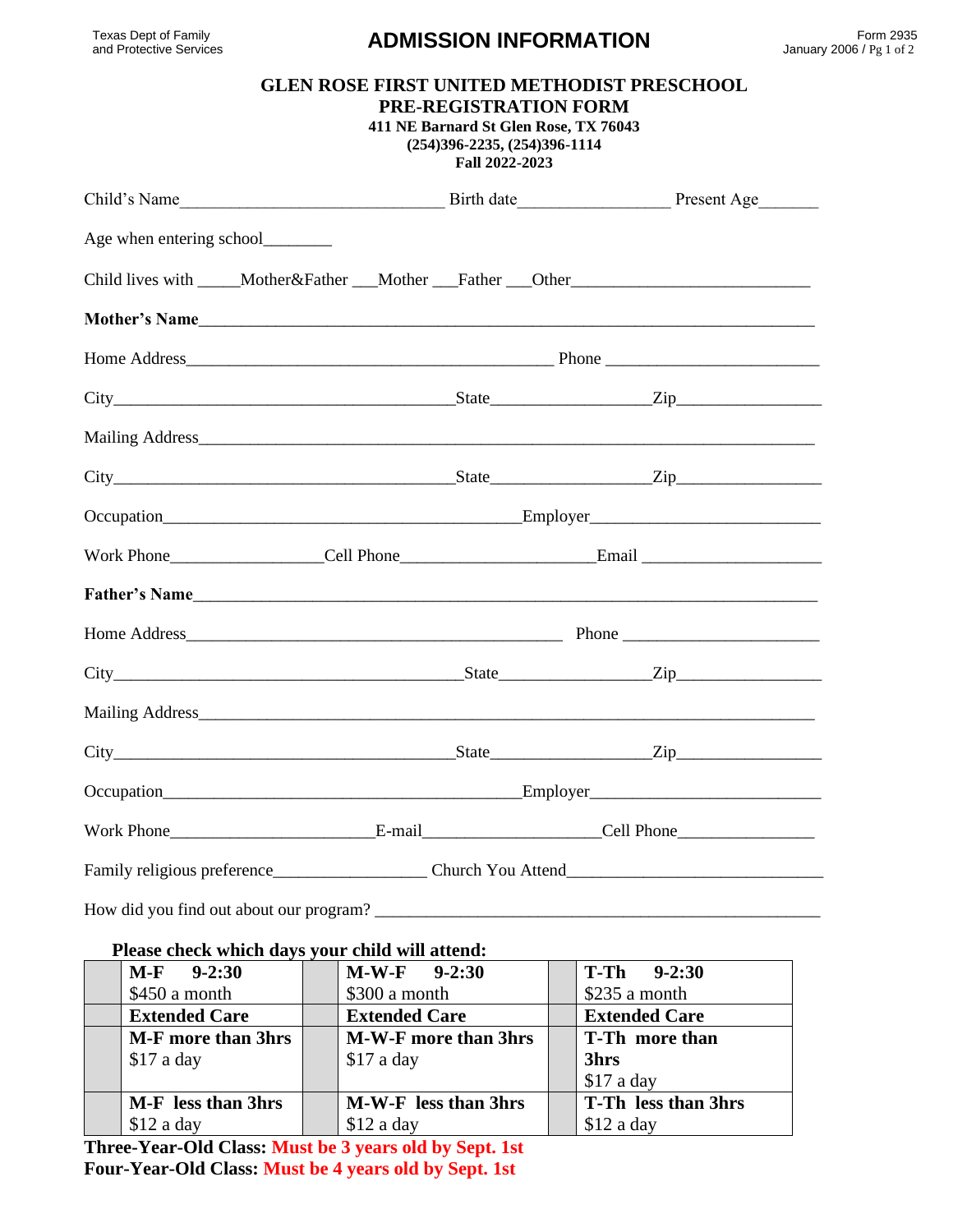| Polices                                                                                                 | <b>Initials</b> |
|---------------------------------------------------------------------------------------------------------|-----------------|
| We no longer pro-rate tuition for the month August. There are no deductions for holidays or partial     |                 |
| week attendance.                                                                                        |                 |
| I agree to pay current monthly tuition by the $1st$ class day of each month. If tuition is later        |                 |
| than the 10th there is a \$15 fee. If the tuition is later than the $15th$ there is a \$30 late fee, if |                 |
| later than the $20th$ , there is a \$50 fee.                                                            |                 |
| I will not bring may child to school if they have run fever, diarrhea, or vomiting in the last 24       |                 |
| hours.                                                                                                  |                 |

## \*\*\$125.00 Non-refundable registration / supply fee and \$50.00 second semester supply fee\*\*

| <b>First United Methodist Preschool</b>                                                                                                                                            |                                                                                                                                                                                                                                                                                                    |                                             |                            |  |  |
|------------------------------------------------------------------------------------------------------------------------------------------------------------------------------------|----------------------------------------------------------------------------------------------------------------------------------------------------------------------------------------------------------------------------------------------------------------------------------------------------|---------------------------------------------|----------------------------|--|--|
| Child's Name                                                                                                                                                                       |                                                                                                                                                                                                                                                                                                    | Date of Birth                               | Child's Home Telephone No. |  |  |
| Child's Home Address                                                                                                                                                               |                                                                                                                                                                                                                                                                                                    |                                             |                            |  |  |
|                                                                                                                                                                                    |                                                                                                                                                                                                                                                                                                    |                                             |                            |  |  |
| Date of Admission                                                                                                                                                                  | Date of Withdrawal                                                                                                                                                                                                                                                                                 | Hours and days child will be in care        |                            |  |  |
| Parent's or Guardian's Name                                                                                                                                                        |                                                                                                                                                                                                                                                                                                    | Address (if different from child's address) |                            |  |  |
|                                                                                                                                                                                    |                                                                                                                                                                                                                                                                                                    |                                             |                            |  |  |
| List telephone numbers where<br>parents/guardian may be reached<br>while child will be in care:                                                                                    | Mother's Telephone No.                                                                                                                                                                                                                                                                             | Father's Telephone No.                      | Guardian's Telephone No.   |  |  |
| reached:                                                                                                                                                                           | Give the name, address and phone number of person to call in case of an emergency if parents / guardian cannot be                                                                                                                                                                                  |                                             | Relationship               |  |  |
|                                                                                                                                                                                    | I hereby authorize the childcare operation to allow my child to leave the childcare operation ONLY with the following persons. Please list name &<br>telephone number for each. Children will only be released to a parent or a person designated by the parent/guardian after verification of ID. |                                             |                            |  |  |
|                                                                                                                                                                                    |                                                                                                                                                                                                                                                                                                    |                                             |                            |  |  |
|                                                                                                                                                                                    |                                                                                                                                                                                                                                                                                                    |                                             |                            |  |  |
| do not give – consent for my child to be transported and supervised by<br><b>CHECK ALL THAT APPLY:</b><br>I hereby<br>give<br>the operation's employees.<br><b>TRANSPORTATION:</b> |                                                                                                                                                                                                                                                                                                    |                                             |                            |  |  |
| to and from home<br>for emergency care<br>on field trips<br>to and from school                                                                                                     |                                                                                                                                                                                                                                                                                                    |                                             |                            |  |  |
| <b>FIELD TRIPS:</b><br>I hereby $\vert$<br>2.<br>give<br>do not give - my consent for my child to participate in Field Trips:<br><b>Parent's Comments:</b>                         |                                                                                                                                                                                                                                                                                                    |                                             |                            |  |  |
| I hereby $\vert$<br><b>WATER ACTIVITIES:</b><br>give<br>do not give - my consent for my child to participate in Water Activities:<br>3.                                            |                                                                                                                                                                                                                                                                                                    |                                             |                            |  |  |
|                                                                                                                                                                                    | sprinkler play<br>pools                                                                                                                                                                                                                                                                            | splashing/wading<br>swimming pools          | water table play           |  |  |
| 4.<br><b>RECEIPT OF WRITTEN OPERATIONAL POLICIES:</b>                                                                                                                              |                                                                                                                                                                                                                                                                                                    |                                             |                            |  |  |
| I acknowledge receipt of the facility's operational policies including those for discipline and guidance.                                                                          |                                                                                                                                                                                                                                                                                                    |                                             |                            |  |  |
| <b>AUTHORIZATION FOR EMERGENCY MEDICAL ATTENTION:</b>                                                                                                                              |                                                                                                                                                                                                                                                                                                    |                                             |                            |  |  |

| AVITIVINEATIVINT VIN EMENVENVT MEDIVAE ATTENTIVIN.                                                    | In the event I cannot be reached to make arrangements for emergency medical care, I authorize the person in charge to take my child to: |        |  |
|-------------------------------------------------------------------------------------------------------|-----------------------------------------------------------------------------------------------------------------------------------------|--------|--|
| Name of Physician:                                                                                    | Address:                                                                                                                                | Ph. #: |  |
|                                                                                                       |                                                                                                                                         |        |  |
| Name of Emergency Medical Care Facility:                                                              | Address:                                                                                                                                | Ph. #: |  |
| give consent for the facility to secure any and all<br>necessary emergency medical care for my child. |                                                                                                                                         |        |  |
|                                                                                                       | Signature - Parent or Legal Guardian                                                                                                    |        |  |

List any special problems that your child may have, such as allergies, existing illness, previous serious illness, injuries a nd hospitalizations during the past 12 months, any medication prescribed for long-term continuous use, and any other information which caregiver's should be aware of: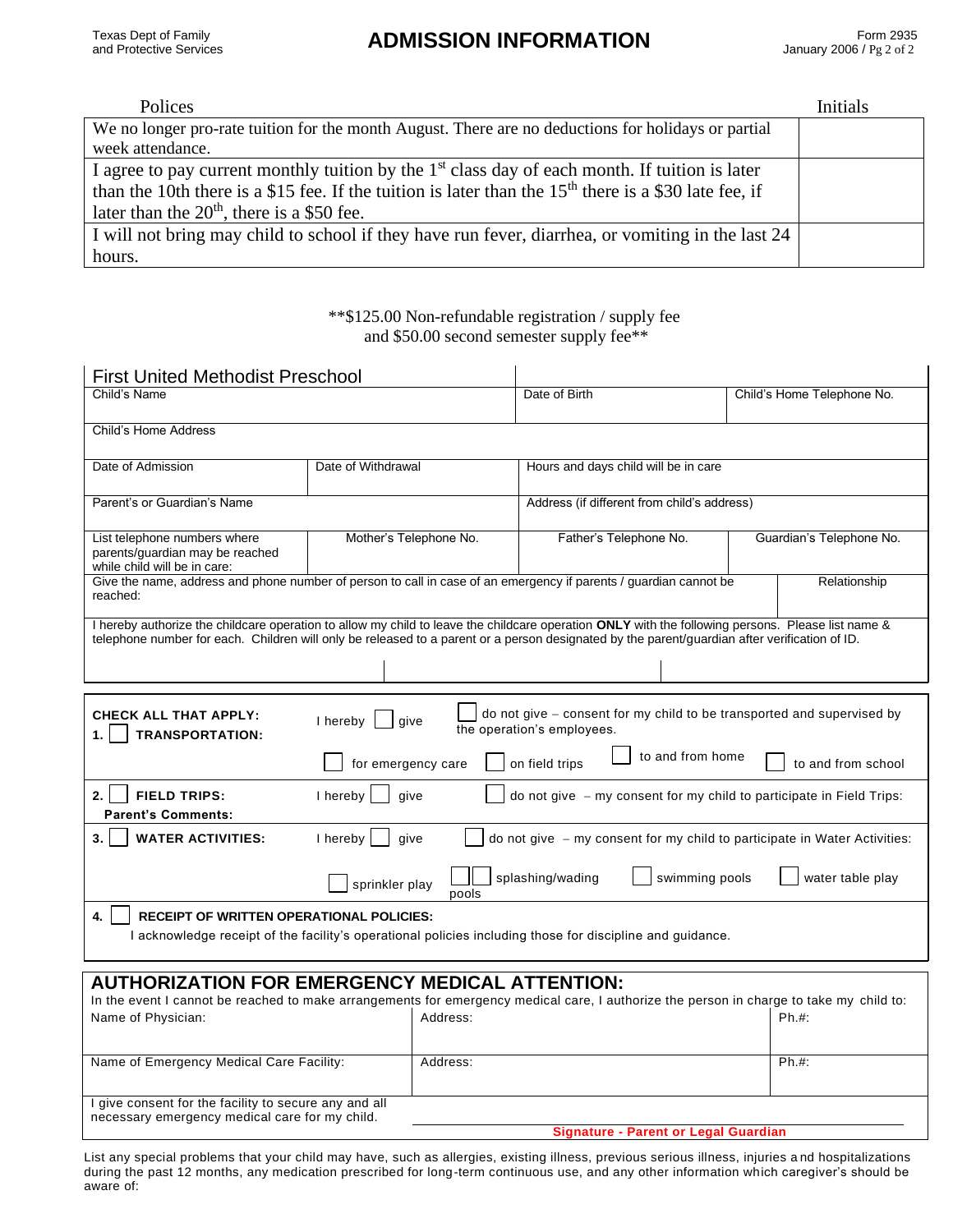Texas Dept of Family

## **ADMISSION INFORMATION**